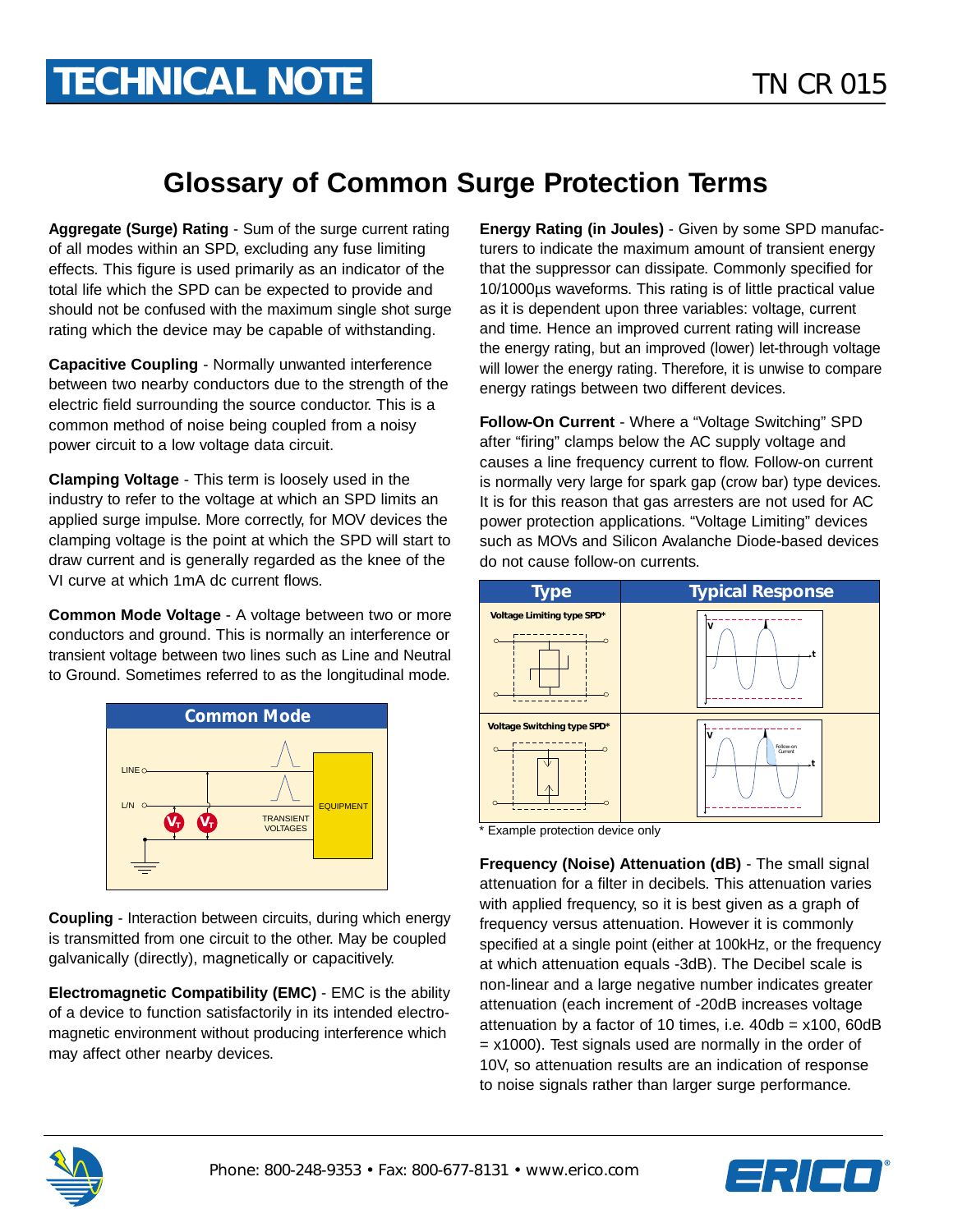*(continued)*

**Impulse Withstand Voltage** - The peak value of the highest impulse voltage with a defined waveshape and polarity, which will not lead to a flash-over or failure of the device under test (DUT) in the given test conditions.

**Lead Length** - The length of parallel "T" connected SPD leads from the SPD terminals to the circuit to be protected. This lead length (and size, shape and loop area) adversely increases the let-through voltage reaching the protected equipment. A Kelvin connection is recommended where possible to avoid this.





**Leakage Current** - The miniscule current flowing through insulators and electronic components which are in a nonconductive state, or between any two points which are insulated between each other. A rising leakage current can be a warning of impending insulation or component failure. **Let-through Voltage** - The voltage appearing on the equipment side of an SPD when an impulse voltage/current of a defined waveshape and amplitude is applied to the SPD. This is a measure of the SPD's ability to clamp a transient voltage. As let-through voltage depends on the applied current's amplitude and waveshape, these test conditions must be given with the result. Some SPD results will alter depending on if the test was conducted with nominal mains voltage present or not. This should be stated. (Refer also Suppressed Voltage Rating).

**Listing** - Statement of independent laboratory testing, for safety and/or performance.

**Location Categories** - ANSI C62.41 defines areas of a typical installation, assigning these location categories with typically maximum expected transient voltages, currents and waveshapes.

**Magnetic (or Inductive) Coupling** - Formed by the magnetic field surrounding a conductor with a changing current flowing through it. When the magnetic flux lines are cut by another conductor, a voltage is developed on that conductor. The greater the rate of change of the flux lines, the greater the voltage developed. This is the main source of lightning impulses on power circuits, rather than direct (galvanic) strikes.

**Maximum Continuous Operating Voltage (MCOV)** - The maximum RMS voltage that can be applied continuously to an SPD without inhibiting its correct operation.

**Modes (of Protection)** - This refers to the way the SPD is connected to the circuit. Each mode is where a dedicated direct SPD element is connected. Note that an SPD may have multiple internal elements allowing one SPD to protect multiple modes, e.g. L-N, L-G and N-G. An SPD that protects only L1-N and L2-N can not be claimed as also having an L1-L2 protection mode as no direct element is provided. Note that not all modes require protection. A 3Ph 4W+G power system has 10 possible modes, but can be adequately protected with a 4 mode SPD.